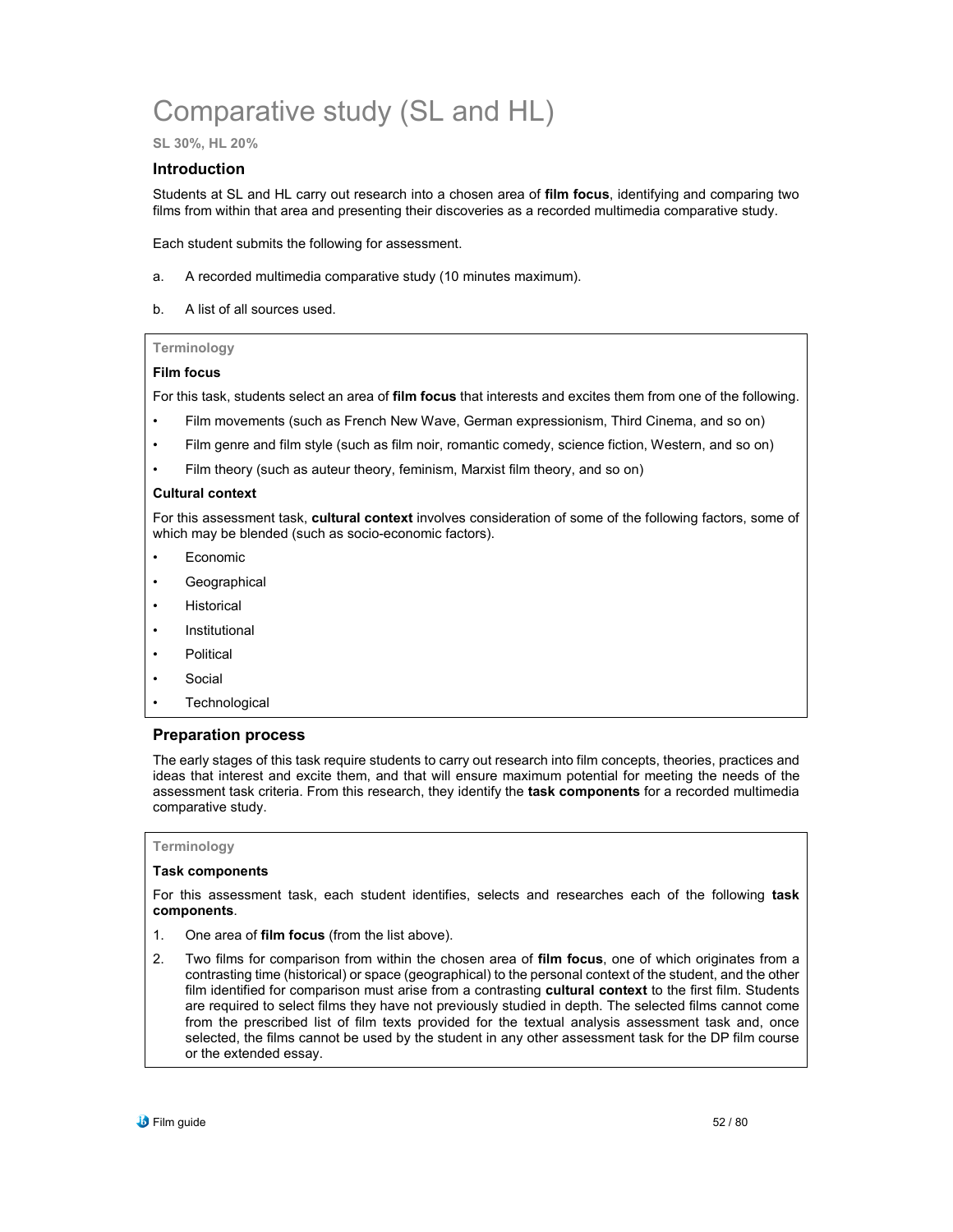3. A clearly defined topic for a recorded multimedia comparative study, which links both the selected films and the identified area of **film focus**. Each student should invest time in researching, developing and honing their topic (which in most cases is likely to be expressed in the form of a research question) to ensure it is clear, focused and concise, in order to provide them with the maximum potential for success in this task. The topic should seek to enrich the student's understanding of the chosen area of **film focus** and should avoid a plot-driven approach to comparison.

The assessment criteria for this task requires students to provide a strong justification for the choice of **task components** as part of the recorded multimedia comparative study. This includes the student's justification for how the films arise from contrasting **cultural contexts**.

#### **Assessment process**

In preparation for this task, students at SL and HL must have undertaken the activities outlined within the "Contextualizing film" section as part of the core syllabus. Students then undertake the following process for assessment.

#### **Inquiry**

- Each student carries out broad research, using both primary and secondary sources, in order to investigate possible areas of **film focus** and films for comparison from within the areas of **film focus**, using materials from a range of sources, including original films, critiques, publications and other media.
- Each student decides the selection of the **task components**, which includes a clearly defined topic for the comparative study (which in most cases is likely to be expressed in the form of a research question). Each student defines the **cultural context** of the selected films and justifies why these **task components** were chosen for the comparative study.
- Each student undergoes a process of comparing and contrasting their selected films (and carrying out further focused research into the **task components**) in order to deepen their understanding of each film. It is likely that the student will consider the ways in which film elements work together to convey meaning in their analysis of how the selected films compare and contrast.

#### **Action**

- Each student assembles their findings, developing a personal and critically reflective perspective, and identifies and gathers appropriate audio-visual material to support the study.
- As a result of the inquiry and action processes outlined above, each student prepares a recorded multimedia comparative study (10 minutes maximum) for submission, ensuring a balance between visual and spoken elements, while making clear reference to their sources as on-screen citations. The primary weight of evidence for the study should be selected from the two chosen films, which should be given equal consideration.

#### **Reflection**

Students reflect on the learning undertaken in this task, and review and refine their comparative study ahead of submission.

#### **Task details**

The comparative study is a recorded multimedia presentation (10 minutes maximum) comprising sound and images. The selection and assembly of the material for submission is an important aspect of the task, and students should ensure that information is communicated clearly, logically and audibly in a visually appropriate manner.

In this task, the examiner is looking for evidence of the extent to which students are able to demonstrate an understanding of the following.

- The **task components** selected for the study (the area of **film focus**, two films and the topic), which should include the **cultural context** of the selected films and a justification of why these components were chosen for the comparative study. The work should be supported throughout with accurate and appropriate film vocabulary.
- The links that exist between the selected films, as well as the student's ability to identify connections, similarities and differences while relating these back to the chosen area of **film focus**. It is likely that the student will consider the ways in which film elements work together to convey meaning in their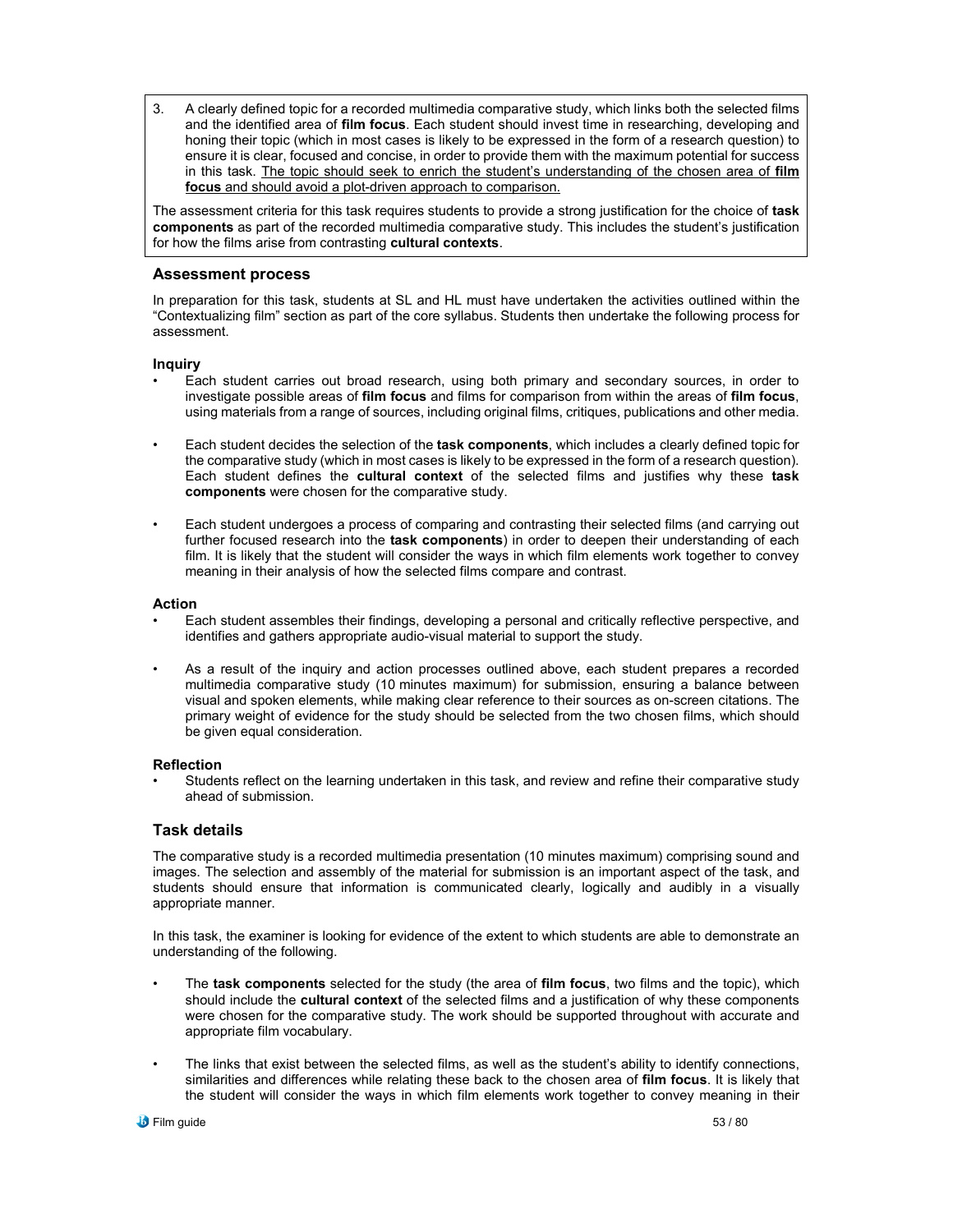analysis of how the selected films compare and contrast. Students should ensure they give equal weight to both of the films selected for study in their analysis.

• How to effectively construct a comparative study in order to present the work undertaken clearly, logically and in a visually appropriate manner. The study should be supported by a suitable range of relevant sources.

#### **Recorded commentary**

The comparative study must contain a recording of the student's voice throughout, introducing the study and justifying the chosen topic and selected films, as well as providing the commentary for the main body of the work. This voiced commentary may be recorded numerous times until the student is happy with the material. Students may also, if they choose, use a pre-written script (which must be the student's own work) to be read, recorded and edited into the comparative study. They may also include breaks in their recorded commentary to enable other audio-visual material included in the study to be clearly heard, and likewise should reduce the volume of audio-visual material during the recorded commentary to ensure it is entirely audible.

Please note: The student must not appear on screen at any time in the comparative study.

#### **Use of audio-visual material and copyright**

On-screen text, keynote slides, still images, animations, audio recordings and carefully selected and relevant clips from the selected films are all permitted within the comparative study, where appropriate. The primary weight of audio-visual evidence must come from the two chosen films and the student's recorded voice. While the length of film clips a student can use is not dictated, the clip length should directly match the specific point being made by the student in the recorded commentary.

- Each student must use legal copies of their two chosen films in order to extract the video or audio content for editing into the comparative study. Once the final comparative study has been submitted for assessment to the IB, each student must ensure that the extracted media files are destroyed.
- Students must be aware that their work is solely for academic purposes and that they are not permitted to share or distribute any copyright-protected content used in the comparative study outside of the IB without the express written consent of the copyright holder(s).
- Students are required to clearly reference the two chosen films in the submitted list of sources.
- It is the responsibility of the student to obtain, extract and delete any copyright materials used for this task.

#### **Black slate**

The comparative study must begin with a 10-second black slate (included in the total time limit) that clearly states the chosen **task components** using on-screen text. The student's recorded commentary, which begins simultaneously with the black slate, should address the justification of these **task components**.

| <b>Task components</b>                 |  |  |
|----------------------------------------|--|--|
| Area of film focus                     |  |  |
| Titles of the two films for comparison |  |  |
| The chosen topic                       |  |  |
|                                        |  |  |
|                                        |  |  |

*An example black slate for the comparative study.*

#### **Preparing the work for submission**

The comparative study should adopt a formal, academic register and may be delivered in the first person, as appropriate, presenting the student's personal opinion and perspective as a film student.

The finished comparative study will be submitted online. Students must ensure that their recorded voiceover is clear and audible, and that any text is legible when viewed on screen. Overcrowded or inaudible materials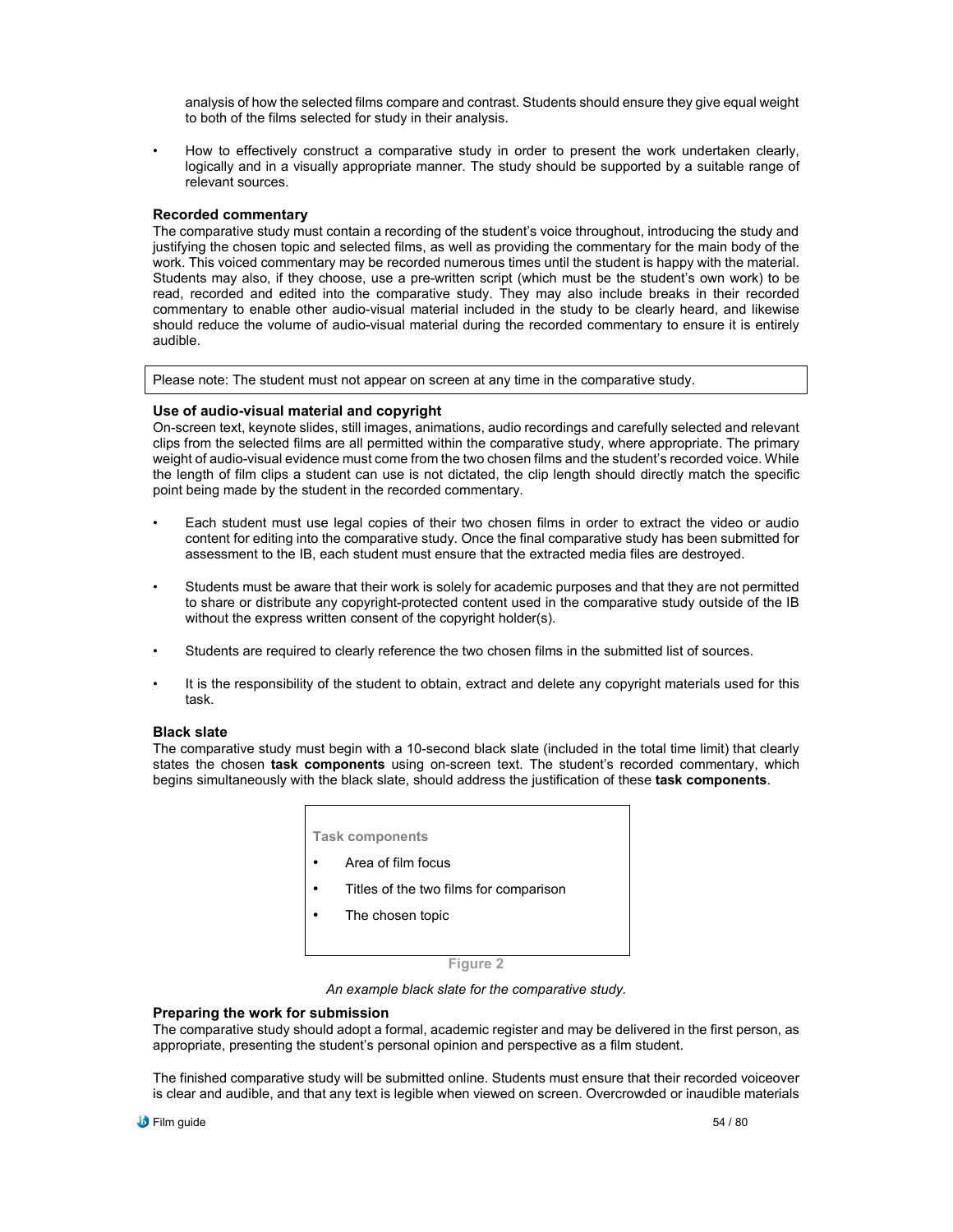may result in examiners being unable to interpret and understand the intentions of the work, which will result in the examiner being unable to reward the full scope of the work. Where appropriate, students may use subtitles to facilitate understanding.

The comparative study must not be labelled with the student's name in order to ensure anonymity in the marking process.

#### Examples of possible task components

The table below outlines some examples of possible **task components** that students could feasibly consider for this assessment task. These examples are for guidance only and are neither prescriptive not restrictive.

| Area of film focus                         | Film 1                                | Film 2                               | Possible topic for<br>comparative study                                                                                                             |
|--------------------------------------------|---------------------------------------|--------------------------------------|-----------------------------------------------------------------------------------------------------------------------------------------------------|
| Film movement:<br>German expressionism     | The Cabinet of Dr.<br>Caligari (1920) | <b>Edward Scissorhands</b><br>(1990) | How and with what<br>effect are specific film<br>elements of German<br>expressionism used<br>within a chosen<br>contemporary film?                  |
| Film movement: French<br>New Wave          | Breathless (1960)                     | Badlands (1973)                      | The influence of the<br>French New Wave on<br>New Hollywood's use of<br>innovative film elements<br>in its representation of<br>youth and violence. |
| Film genre and film<br>style: Black comedy | No. 3 (1997)                          | The Big Lebowski<br>(1998)           | To what extent do<br>"black comedy" films<br>differ according to<br>cultural context?                                                               |
| Film theory: Soviet<br>montage             | <b>Battleship Potemkin</b><br>(1925)  | Koyaanisqatsi (1982)                 | To what extent are<br>specific features of<br>Soviet montage theory<br>faithfully employed in a<br>contemporary<br>experimental film?               |

Further examples of possible **task components** can be found in the *Film teacher support material*.

#### **Academic honesty and on-screen citation**

All sources must be acknowledged following the protocol of the referencing style chosen by the school.

- If a student uses work, ideas or images belonging to another person in the comparative study, the student must acknowledge the source as an on-screen citation during the submitted multimedia study, either as a voiced reference as part of the recorded commentary or as on-screen text.
- Students must also submit a separate list of these sources using a standard style of referencing in a consistent manner.
- A student's failure to appropriately acknowledge a source used in the recorded multimedia comparative study (as outlined in the "Use of audio-visual material and copyright" section), will be investigated by the IB as a potential breach of regulations that may result in a penalty imposed by the IB final award committee.

Further information about citations can be found in the IB's *Effective citing and referencing* guide.

#### **The role of the teacher**

Teachers must ensure that their students are prepared for the demands of this task through the careful planning and delivery of the "Contextualizing film" core syllabus areas.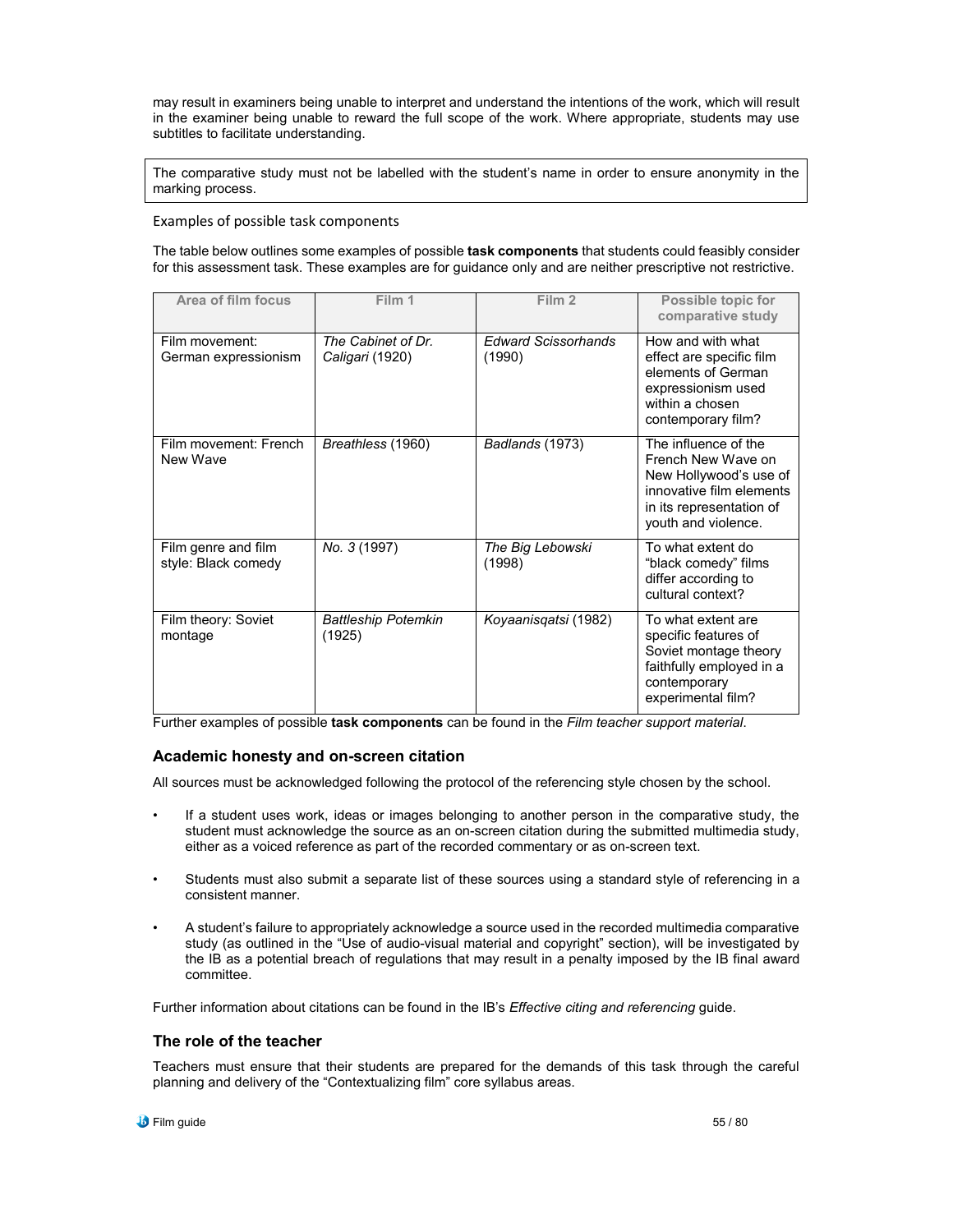It is important for students to have exposure to a range of film movements, genres, styles and theories as part of the taught content of the DP film course in order to enable them to approach this assessment task with a broad foundation in the subject area. Teachers are reminded that films previously studied in depth may not be used by students for this assessment.

Teachers are required to meet with students at each stage of inquiry, action and reflection to discuss the progress made to date, and to verify the authenticity of the coursework being created by each student. The key outcomes of these one-to-one interactions, which might be formal meetings and/or informal discussions in the classroom, must be summarized by the teacher on the DP film *Coursework authentication form*, which is submitted to the IB as part of the upload of assessment material.

The teacher should also:

- discuss each student's choice of **task components** (the area of **film focus**, two films and topic), encouraging them to engage with films that contrast with the student's own personal context in terms of time (historical) and space (geographical). It is important that the two selected films are authentically identified and chosen by the student and not by the teacher
- ensure that the two films chosen for comparison have not been studied by the student before and that they are not used by the student in any other assessment task for the DP film course or the extended essay
- ensure that students acknowledge all sources used and reference them as on-screen citations appropriately throughout the comparative study and include them in the separate list of sources
- assist students with setting up the necessary technical hardware and software to enable the recording of the student's voiceover and facilitate the student's assembly of their chosen visual and audio components
- give verbal or written feedback to **one** draft version of the recorded multimedia comparative study. Please note that the drafting and redrafting of the work in response to teacher feedback is not permitted
- encourage each student to reflect on their learning and experiences associated with this task.

#### **Formal requirements of the task**

Each student submits the following for assessment.

- a. A recorded multimedia comparative study (10 minutes maximum).
- b. A list of all sources used.

The procedure for submitting the assessment materials can be found in Diploma Programme *Assessment Procedures*.

Students should be informed that where the submitted materials exceed the maximum time limit for the comparative study, examiners will only assess the work that falls within the prescribed limits. Materials that fall under the minimum time limit are likely to be self-penalising. Submitted work must not contain any appendices as these will not be read by examiners.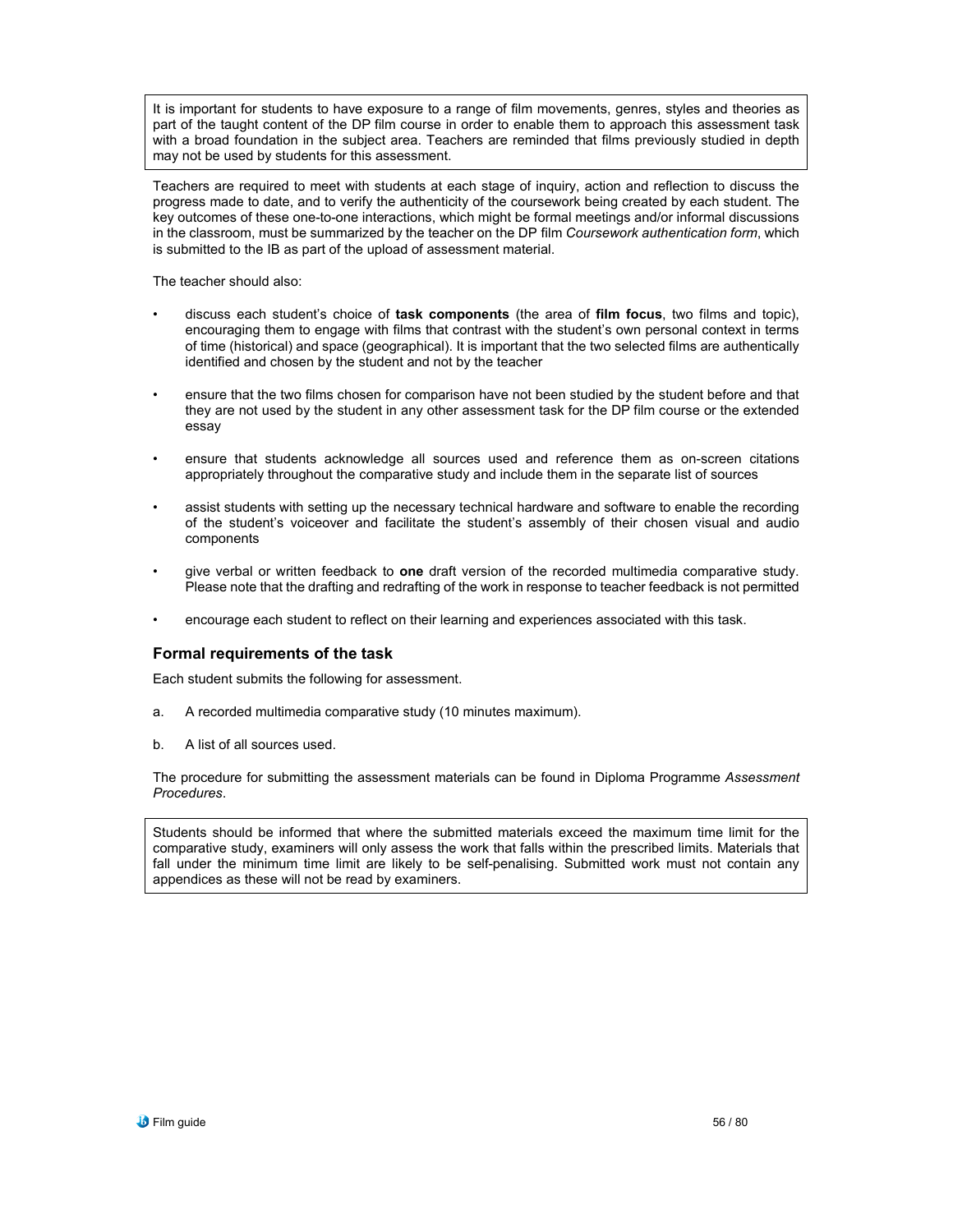# **External assessment criteria—SL and HL**

# **Summary**

| <b>Comparative study (SL and HL)</b> |                                  | <b>Marks</b> | <u>otal</u> |
|--------------------------------------|----------------------------------|--------------|-------------|
| Α                                    | Task components                  | 12           |             |
| B                                    | Comparing and contrasting        | 12           | 32          |
| $\mathsf{C}$                         | Assembling the comparative study |              |             |

# **Criteria**

### **A. Task components**

Evidence: Recorded multimedia comparative study and sources.

- To what extent does the student provide a credible justification for the choice of **task components** (the area of film focus, two films and topic)?
- To what extent does the student demonstrate knowledge and understanding of the **task components** and the **cultural context** of the two selected films?
- To what extent does the student support their work with a suitable range of relevant sources?

Students who fail to select films from two contrasting **cultural contexts** will not achieve a mark above 3 in this criteria.

| <b>Mark</b> | <b>Descriptor</b>                                                                                                           | <b>Possible</b><br>characteristics |
|-------------|-----------------------------------------------------------------------------------------------------------------------------|------------------------------------|
| 0           | The work does not reach a standard described by the<br>descriptors below.                                                   |                                    |
|             | This work is limited.                                                                                                       | <b>Basic</b>                       |
|             | The student provides little or no justification for the choice<br>$\bullet$<br>of the task components.                      | Incomplete                         |
|             |                                                                                                                             | Ineffective                        |
| $1 - 3$     | The student demonstrates little or no knowledge and<br>$\bullet$<br>understanding of the identified task components and the | Rudimentary                        |
|             | cultural context of the selected films.                                                                                     | Superficial                        |
|             | The student does not reference sources that are relevant<br>$\bullet$<br>or appropriate to the work.                        |                                    |
|             | This work is adequate.                                                                                                      | Acceptable                         |
|             | The student provides a justification for the choice of task<br>$\bullet$                                                    | Reasonable                         |
|             | components but this is underdeveloped.                                                                                      | Standard                           |
| $4 - 6$     | The student demonstrates some knowledge and<br>٠<br>understanding of the identified task components and the                 | Sufficient                         |
|             | cultural context of the two selected films.                                                                                 | Suitable                           |
|             | The student references some sources that are mostly<br>٠<br>relevant or appropriate to the work, but these are limited.     |                                    |
| $7 - 9$     | This work is good.                                                                                                          | Competent                          |
|             | The student provides a coherent and logical justification<br>$\bullet$                                                      | Balanced                           |
|             | for the choice of task components.                                                                                          | Proficient                         |
|             | The student demonstrates a clear and appropriate<br>$\bullet$<br>knowledge and understanding of the identified task         | Relevant                           |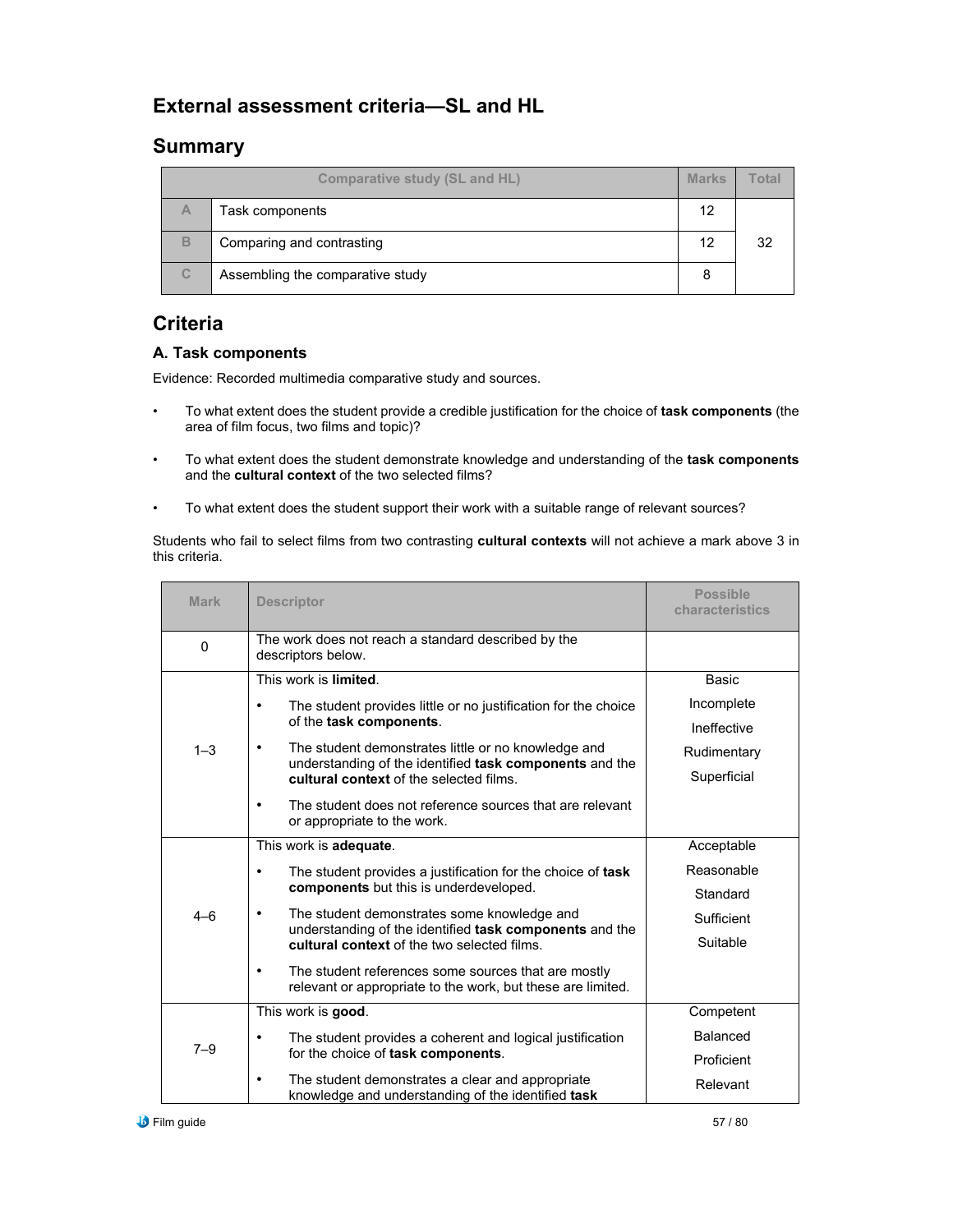|           | components and the cultural context of the two<br>selected films.<br>The student references a suitable range of sources that<br>are appropriate and relevant to the work.                                                                                                                                                                                                                     | Thoughtful                                                   |
|-----------|-----------------------------------------------------------------------------------------------------------------------------------------------------------------------------------------------------------------------------------------------------------------------------------------------------------------------------------------------------------------------------------------------|--------------------------------------------------------------|
| $10 - 12$ | This work is <b>excellent</b> .<br>The student provides a credible and persuasive<br>justification for the choice of task components.<br>The student demonstrates an effective and highly<br>appropriate knowledge and understanding of the<br>identified task components and the cultural context of<br>the two selected films.<br>The student references an effective range of sources that | Compelling<br>Honed<br>Insightful<br>Mature<br>Sophisticated |
|           | are highly appropriate, adding to the critical perspectives<br>explored in the work.                                                                                                                                                                                                                                                                                                          |                                                              |

# **B. Comparing and contrasting**

Evidence: Recorded multimedia comparative study and sources.

• To what extent does the student compare and contrast the selected films, making links to the chosen topic?

| <b>Mark</b> | <b>Descriptor</b>                                                                                                                                                                                                                        | <b>Possible</b><br>characteristics |
|-------------|------------------------------------------------------------------------------------------------------------------------------------------------------------------------------------------------------------------------------------------|------------------------------------|
| $\Omega$    | The work does not reach a standard described by the descriptors<br>helow.                                                                                                                                                                |                                    |
|             | This work is limited.                                                                                                                                                                                                                    | Basic                              |
|             | The student lists ways in which the two films connect to<br>$\bullet$<br>each other and to the chosen topic, making superficial<br>observations regarding similarities and differences that are<br>inaccurate, irrelevant or incoherent. | Incomplete                         |
| $1 - 3$     |                                                                                                                                                                                                                                          | Ineffective                        |
|             |                                                                                                                                                                                                                                          | Rudimentary                        |
|             | The comparative study contains little or no accurate film<br>٠<br>vocabulary.                                                                                                                                                            | Superficial                        |
|             | This work is adequate.                                                                                                                                                                                                                   | Acceptable                         |
|             | The student adequately outlines how the two films connect<br>٠<br>to each other and to the chosen topic, making accurate<br>observations regarding similarities and differences, but this<br>work is underdeveloped.                     | Reasonable                         |
| $4 - 6$     |                                                                                                                                                                                                                                          | Standard                           |
|             |                                                                                                                                                                                                                                          | Sufficient                         |
|             | The comparative study contains some accurate film<br>$\bullet$<br>vocabulary, but this is underdeveloped.                                                                                                                                | Suitable                           |
|             | This work is good.                                                                                                                                                                                                                       | Competent                          |
|             | The student successfully explains how the two films<br>$\bullet$                                                                                                                                                                         | <b>Balanced</b>                    |
| $7 - 9$     | connect to each other and to the chosen topic, making<br>accurate and relevant observations regarding similarities                                                                                                                       | Proficient                         |
|             | and differences.                                                                                                                                                                                                                         | Relevant                           |
|             | The comparative study is well supported with appropriate<br>$\bullet$<br>and accurate film vocabulary.                                                                                                                                   | Thoughtful                         |
| $10 - 12$   | This work is excellent.                                                                                                                                                                                                                  | Compelling                         |
|             | The student effectively analyses how the two films connect<br>$\bullet$<br>to each other and to the chosen topic, providing insightful,                                                                                                  | Honed                              |

• To what extent does the student support their comparative study with accurate film vocabulary?